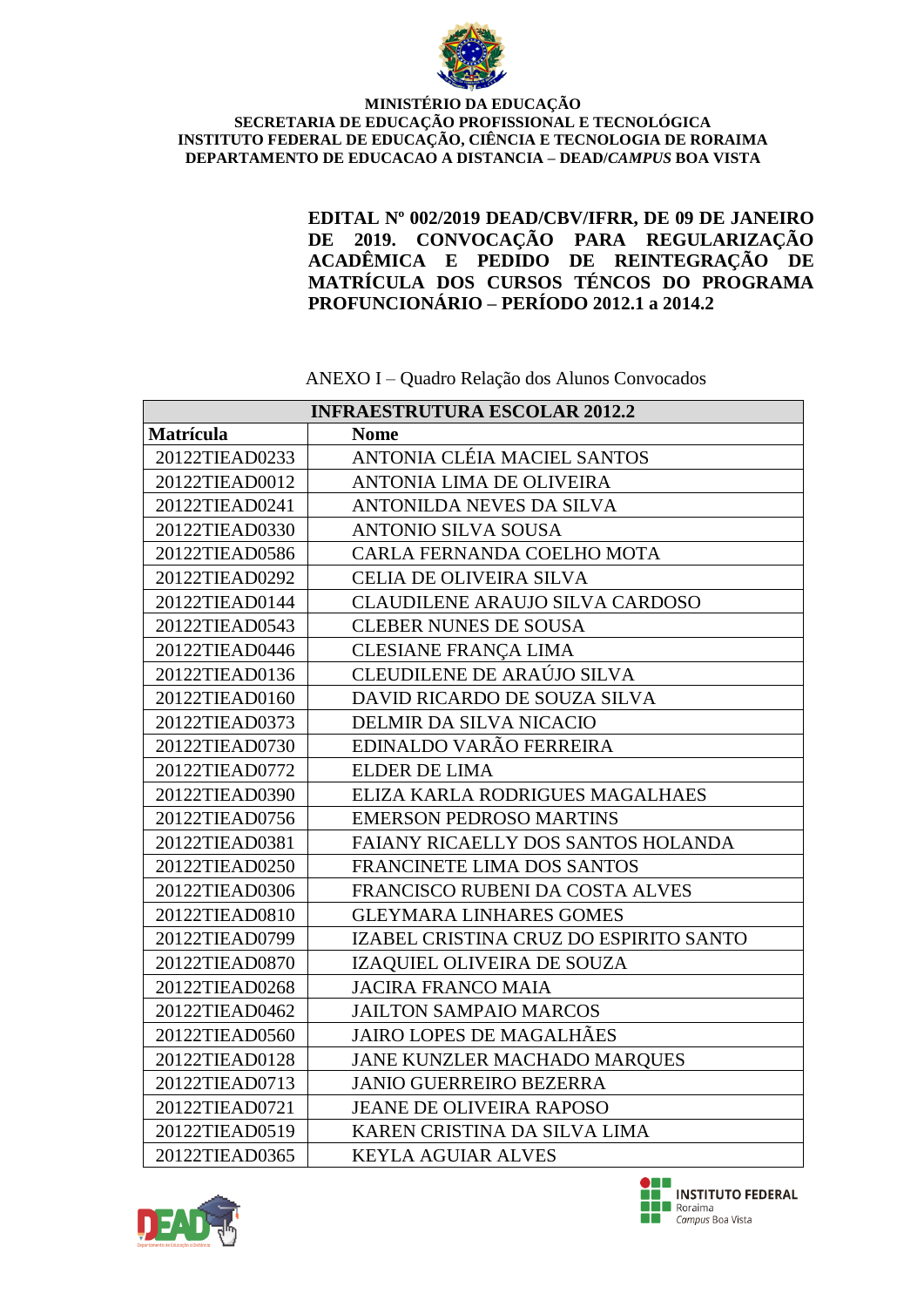

| 20122TIEAD0055 | LINA MARA LAURINDA DE OLIVEIRA           |
|----------------|------------------------------------------|
| 20122TIEAD0349 | LOUIZE FERNANDA CAMPOS SILVA             |
| 20122TIEAD0322 | LUISA FERREIRA LIMA                      |
| 20122TIEAD0152 | MARCIO DINIZ DE MACÊDO                   |
| 20122TIEAD0578 | MÁRCIO EDUARDO DE SOUZA LIRA             |
| 20122TIEAD0764 | <b>MARGILSON SAGICA DA COSTA</b>         |
| 20122TIEAD0020 | <b>MARIA DE NAZARE ALVES TEIXEIRA</b>    |
| 20122TIEAD0640 | MARIA EDILEUZA DE OLIVEIRA FELIPE        |
| 20122TIEAD0411 | <b>MARIVANIA ARRUDA DE SOUSA</b>         |
| 20122TIEAD0837 | MAYKEL LIMA DE ARAÚJO                    |
| 20122TIEAD0861 | NADSON DE OLIVEIRA SILVA                 |
| 20122TIEAD0551 | NAXIMANDRO TEIXEIRA SARMENTO             |
| 20122TIEAD0063 | NEUCIMAR REIS VILAÇA                     |
| 20122TIEAD0500 | NIVALDO BEZERRA DE MENEZES               |
| 20122TIEAD0675 | OCIONE DE MELO SILVA                     |
| 20122TIEAD0454 | PÂMELA FLAUZINA SUCRE                    |
| 20122TIEAD0110 | PAULO ROBERTO CUNHA DA GAMA              |
| 20122TIEAD0888 | PEDRO DO NASCIMENTO COSTA                |
| 20122TIEAD0667 | RONALDO ALCANTARA GUIMARÃES ARAUJO       |
| 20122TIEAD0438 | ROSEANE ALVES DOS SANTOS                 |
| 20122TIEAD0527 | SANDRA MARIA MARTINS DE OLIVEIRA         |
| 20122TIEAD0780 | <b>SELMA LEANDRO FERREIRA</b>            |
| 20122TIEAD0659 | WAGNER VIANA DA SILVA                    |
| 20122TIEAD0470 | WALDILEIA ALVES PEREIRA                  |
| 20122TIEAD0276 | <b>WENDERLAN ROBERTSON BRAGA PEIXOTO</b> |

| <b>INFRAESTRUTURA ESCOLAR 2013.2</b> |                                   |
|--------------------------------------|-----------------------------------|
| Matrícula                            | <b>Nome</b>                       |
| 20132TIEAD0168                       | ADÃO DA SILVA CHAVES              |
| 20132TIEAD0370                       | ANCELMO TEIXEIRA FILHO            |
| 20132TIEAD0060                       | ANDREIA DE SOUSA RIBEIRO          |
| 20132TIEAD0095                       | CARLA GUIMARÃES FERREIRA          |
| 20132TIEAD0052                       | <b>CLÍDISON BENTES DE QUEIROZ</b> |
| 20132TIEAD0117                       | DOMICIANO DE SOUZA NETO           |
| 20132TIEAD0125                       | ELIANA MELO BARRETO               |
| 20132TIEAD0222                       | ELLEN KENNEIDY DE ALMEIDA         |
| 20132TIEAD0400                       | <b>EMILY TIFFANE DA SILVA</b>     |
| 20132TIEAD0109                       | FABIANO ROSBERG COELHO DE ALMEIDA |
| 20132TIEAD0079                       | FRANCISCA CLADENILDA DA SILVA     |



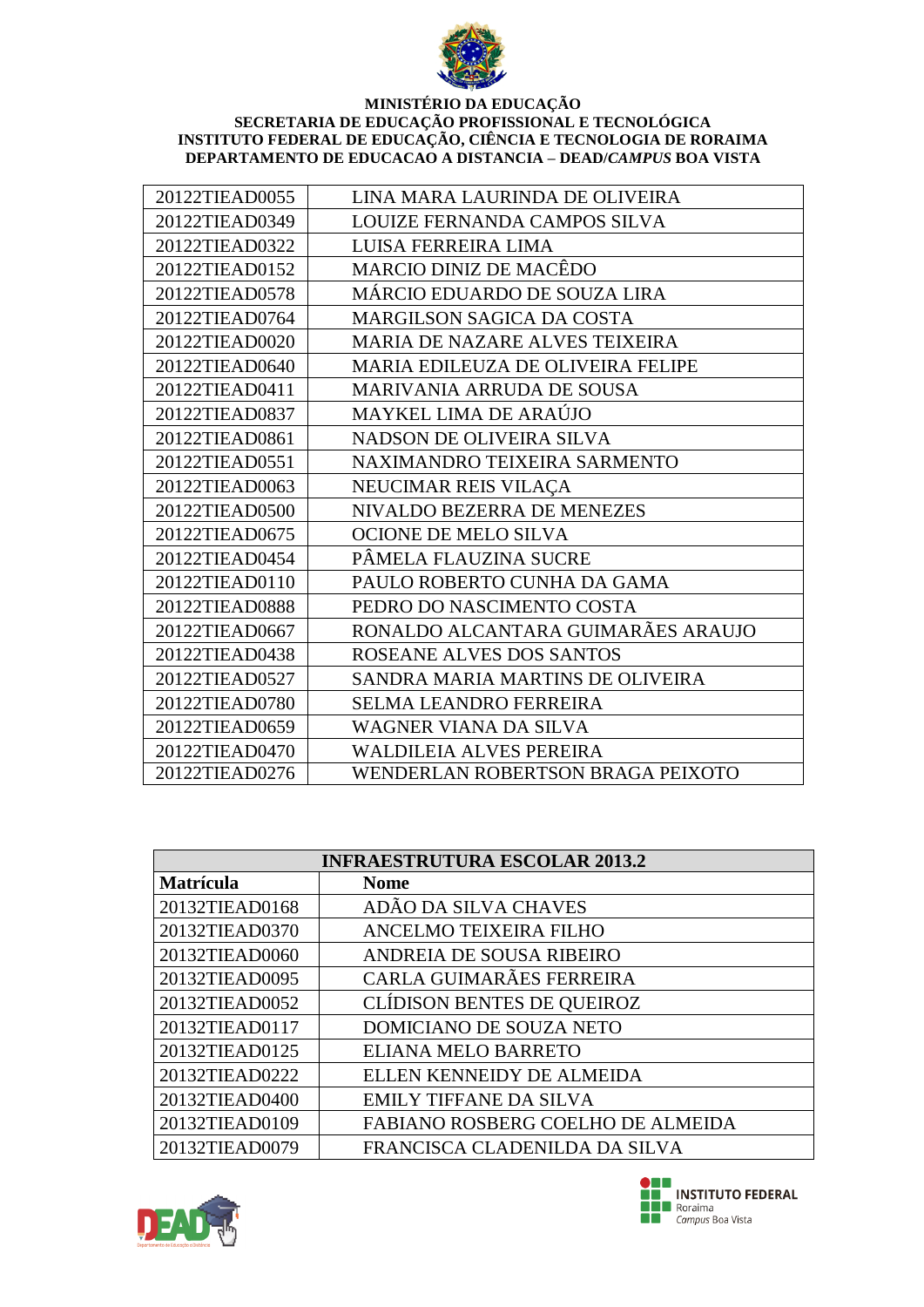

| 20132TIEAD0028 | FRANCISCO DAS CHAGAS SILVA         |
|----------------|------------------------------------|
| 20132TIEAD0087 | FRANCISCO EUDO DA SILVA            |
| 20132TIEAD0010 | <b>ISRAEL NEY CORDEIRO</b>         |
| 20132TIEAD0311 | JOANA ABREU DA SILVA               |
| 20132TIEAD0273 | JOÊNIO DA SILVA                    |
| 20132TIEAD0206 | JOSÉ DOMINGOS ALVES DOS SANTOS     |
| 20132TIEAD0176 | JOSÉ GILDÁGIO OLIVEIRA DE MOURA    |
| 20132TIEAD0397 | <b>KENNEDE COSTA LIMA</b>          |
| 20132TIEAD0150 | LOURIVAL RIBEIRO DA SILVA          |
| 20132TIEAD0141 | MARCOS ANTONIO CARLOS DE CARVALHO  |
| 20132TIEAD0362 | MARIA JOSÉ BORGES SANTANA          |
| 20132TIEAD0419 | <b>MARIA JOSE SILVA LIMA</b>       |
| 20132TIEAD0354 | MARINALVA DA SILVA OLIVEIRA        |
| 20132TIEAD0320 | <b>MARINEIS ANDRADE DA SILVA</b>   |
| 20132TIEAD0249 | <b>NAXIMENES TEIXEIRA SARMENTO</b> |
| 20132TIEAD0230 | NELÍ MENEZES DA SILVA              |
| 20132TIEAD0338 | RAQUEL SILVA LIMA                  |
| 20132TIEAD0192 | SIVANILDE RODRIGUES DA SILVA       |

| <b>INFRAESTRUTURA ESCOLAR 2014.1</b> |                    |
|--------------------------------------|--------------------|
| <b>Matrícula</b>                     | <b>Nome</b>        |
| $ 20141$ TIEAD0019                   | AGUINALDO DA SILVA |

| <b>INFRAESTRUTURA ESCOLAR 2014.2</b> |                                          |
|--------------------------------------|------------------------------------------|
| <b>Matrícula</b>                     | <b>Nome</b>                              |
| 20142TIEAD0017                       | <b>CLAUDIONOR MONTEIRO RIBEIRO</b>       |
| 20142TIEAD0025                       | <b>CREDIVALDO PEREIRA DA SILVA</b>       |
| 20142TIEAD0114                       | EDINALDO DE SOUZA PEIXOTO                |
| 20142TIEAD0050                       | ELIZONEIDE DA SILVA PEREIRA MIRANDA      |
| 20142TIEAD0092                       | FRANCISCA DAS CHAGAS DA SILVA PEREIRA    |
| 20142TIEAD0106                       | FRANCISCO ARAUJO DA SILVA                |
| 20142TIEAD0068                       | <b>FRANCISCO CARLOS MENDES</b>           |
| 20142TIEAD0033                       | FRANCISCO DE PAULA GUIMARAES             |
| 20142TIEAD0041                       | <b>JOSIANE DE ALMEIDA BARROS</b>         |
| 20142TIEAD0122                       | MARIA DE FÁTIMA SILVA SILVA              |
| 20142TIEAD0076                       | <b>MARIA EDILEUZA DE OLIVEIRA FELIPE</b> |
| 20142TIEAD0084                       | <b>SINVAL BARBOSA SANTOS</b>             |

| <b>SECRETARIADO ESCOLAR 2013.2</b> |      |
|------------------------------------|------|
| <b>Matrícula</b>                   | Nome |



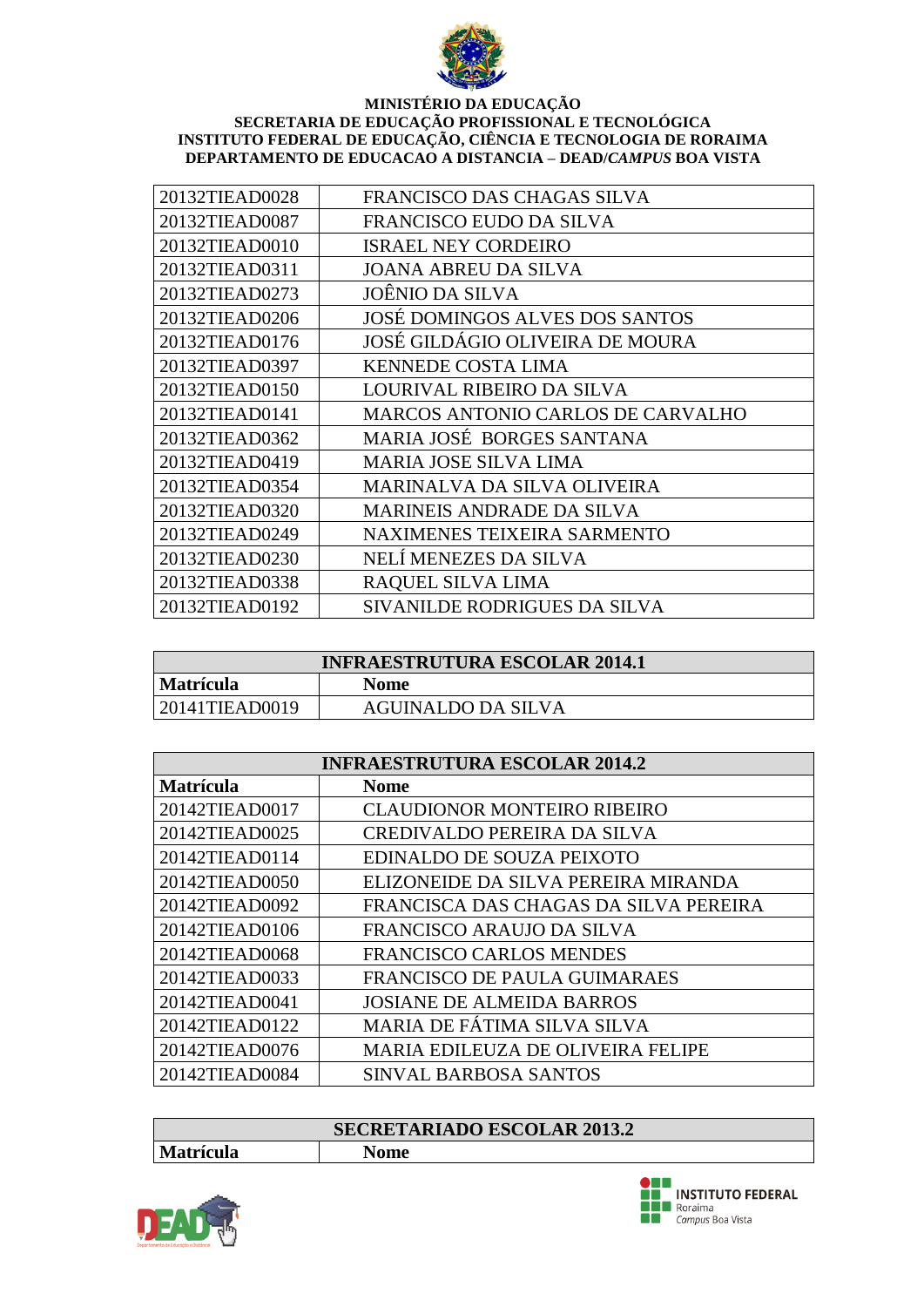

| 20132TSEAD1030 | ADERSON ALEXANDRE NAKAMURA            |
|----------------|---------------------------------------|
| 20132TSEAD0265 | ÁDRIA FRANCISCA RIVAS DE OLIVEIRA     |
| 20132TSEAD0572 | ADRIANA CARLA PAULINO                 |
| 20132TSEAD0645 | ALESSANDRA ALVES PIMENTA              |
| 20132TSEAD1129 | ALESSANDRA DA SILVA                   |
| 20132TSEAD0912 | ALESSANDRA SOUZA DOS ANJOS            |
| 20132TSEAD0211 | ALINNY OLIVEIRA MOREIRA               |
| 20132TSEAD0955 | <b>ALZANIRA CORDEIRO DA SILVA</b>     |
| 20132TSEAD0513 | ALZIRA CASTILHO DE AMORIM             |
| 20132TSEAD0440 | <b>ALZIRA RABELO PINTO</b>            |
| 20132TSEAD0257 | ANA PAULA DA SILVA                    |
| 20132TSEAD0076 | ANDERSON DE MELO LUCENA               |
| 20132TSEAD0289 | ANGELA MARIA CHAVES DE LIMA           |
| 20132TSEAD0521 | ANNY CAROLLINY MAGALHAES DA SILVA     |
| 20132TSEAD1188 | ARTENISIA DA SILVA MACEDO             |
| 20132TSEAD0874 | AYSSAMA MIGUEL DE CARVALHO            |
| 20132TSEAD0920 | <b>CARLEIDE DE SOUZA COSTA</b>        |
| 20132TSEAD0092 | <b>CARMEN LUCIA GRANGEIRO MARTINS</b> |
| 20132TSEAD1013 | CIRLÉIA DO NASCIMENTO AMORIM          |
| 20132TSEAD0882 | <b>CLEILDE DA SILVA VIANA</b>         |
| 20132TSEAD1080 | DAIANY KELLY CHAGAS SANTOS            |
| 20132TSEAD0327 | DAINA OLIVEIRA HERENIO                |
| 20132TSEAD0050 | <b>DENILZA GAMA VICENTE</b>           |
| 20132TSEAD1064 | DEVID TOMAZ ARAÚJO                    |
| 20132TSEAD0734 | DIGELZA TRINDADE ALVES                |
| 20132TSEAD0580 | EDFRANÇA DA SILVA ROCHA               |
| 20132TSEAD1145 | EDILEUZA CRUZ SOUSA CAVALCANTE        |
| 20132TSEAD0068 | EDINILZA PICANÇO NUNES                |
| 20132TSEAD0963 | EDIVANIA SANTOS DE SOUZA              |
| 20132TSEAD0394 | <b>ELCI RIBEIRO FERNANDES</b>         |
| 20132TSEAD0696 | ELIAN MONTEIRO DA SILVA               |
| 20132TSEAD0785 | ELIANE SCHILLREFF DA SILVA            |
| 20132TSEAD0564 | ELIANE SILVA DE SOUZA                 |
| 20132TSEAD0653 | ELINARA MARIA GOMES CARDOSO           |
| 20132TSEAD0815 | ELMICIA TEIXEIRA PEREIRA              |
| 20132TSEAD0378 | EMANUELA GLENAIDE OLIVEIRA LOURETO    |
| 20132TSEAD0742 | ERIDIANA OLIVEIRA PEREIRA             |
| 20132TSEAD0750 | <b>EVA XAVIER SILVA</b>               |
| 20132TSEAD0386 | <b>FABIO OLIVEIRA DOS SANTOS</b>      |
| 20132TSEAD0637 | FERNANDA SOARES DE CARVALHO           |
| 20132TSEAD0947 | FRANCIELE AVELINO DA SILVA BESSA      |



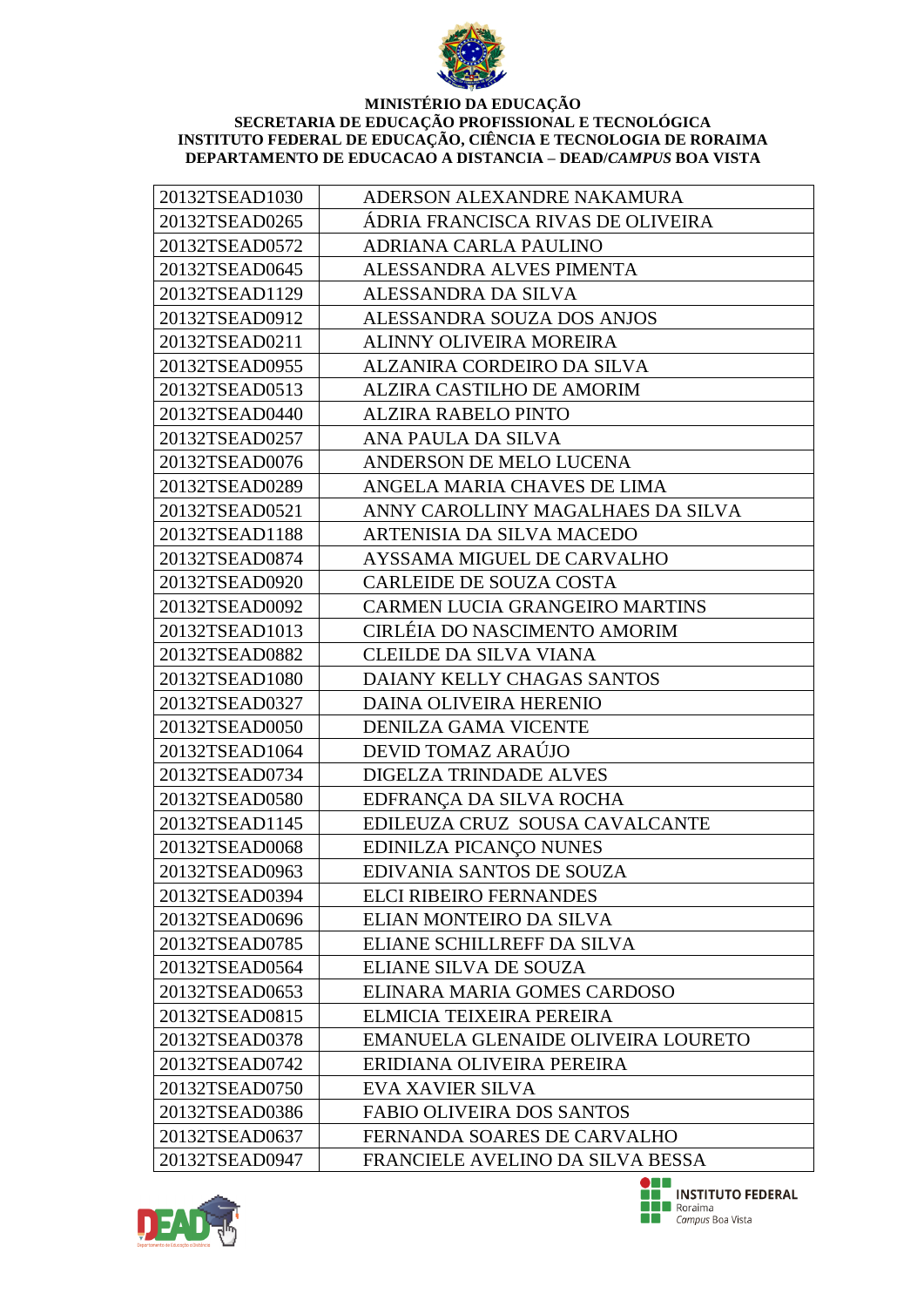

| 20132TSEAD0890 | <b>FRANCILANE DOS REIS LIMA</b>          |
|----------------|------------------------------------------|
| 20132TSEAD0530 | FRANCIMAR DE CASTRO PINTO                |
| 20132TSEAD0939 | FRANCISCO DE ASSIS RODRIGUES OLIVEIRA    |
| 20132TSEAD0246 | <b>GEIZA PEDROZA CARVALHO</b>            |
| 20132TSEAD0726 | HELEN RAYNE SOUZA DA SILVA               |
| 20132TSEAD0670 | <b>IDELVANA BATISTA DA SILVA</b>         |
| 20132TSEAD0971 | <b>IGLAETH OLIVEIRA DOS SANTOS</b>       |
| 20132TSEAD0602 | <b>INADHIANA GOMES PEREIRA</b>           |
| 20132TSEAD0661 | <b>IRACEMA SOUSA</b>                     |
| 20132TSEAD1102 | <b>IRISLANE TOMÉ DA SILVA</b>            |
| 20132TSEAD0262 | <b>IVANILDA BARROS OLIVEIRA MONTEIRO</b> |
| 20132TSEAD0157 | <b>IVANILDE ARAÚJO DAS CHAGAS</b>        |
| 20132TSEAD0432 | IZABEL MARQUES DA SILVA                  |
| 20132TSEAD0220 | <b>JESSICA SILVA DA CONCEIÇÃO</b>        |
| 20132TSEAD0335 | <b>JOÃO BATISTA RIBEIRO</b>              |
| 20132TSEAD1072 | <b>JOSEANE DOS SANTOS ROCHA</b>          |
| 20132TSEAD0025 | <b>JOSICLEIA DA SILVA DE PAULA</b>       |
| 20132TSEAD0467 | <b>JOSILANE DE JESUS DA SILVA</b>        |
| 20132TSEAD0238 | <b>JULIA ANNE WILLIAM</b>                |
| 20132TSEAD0360 | LARISA NAIARA DE SOUZA HENRIQUE          |
| 20132TSEAD1110 | LATIFE KATIANA MARTINS DE CAMPOS         |
| 20132TSEAD0904 | LAURA DE OLIVEIRA ARRUDA                 |
| 20132TSEAD0777 | LEILA DE SOUSA ALMEIDA                   |
| 20132TSEAD0840 | LUCILENE BRITO DOS SANTOS                |
| 20132TSEAD0793 | <b>MARIA ANTONIA SILVA ARAUJO</b>        |
| 20132TSEAD0980 | <b>MARIA APARECIDA VICENTE</b>           |
| 20132TSEAD0688 | MARIA DA CONCEIÇÃO SOUSA DA SILVA        |
| 20132TSEAD0998 | MARIA DE FÁTIMA SILVA SILVA              |
| 20132TSEAD0831 | MARIA ILDEANE CARDOSO OLIVEIRA           |
| 20132TSEAD0319 | MARIA LUCIA ALVES DA SILVA MEDEIROS      |
| 20132TSEAD0866 | MARIA MARINEIDE OLIVEIRA DA SILVA        |
| 20132TSEAD0718 | <b>MARIA MIRIAN RIOS</b>                 |
| 20132TSEAD0807 | MARIA NEVES DA COSTA PENHA OLIVEIRA      |
| 20132TSEAD0858 | <b>MARIENE RIBEIRO PERES</b>             |
| 20132TSEAD0475 | MARLETE CADETE GONÇALVES                 |
| 20132TSEAD0416 | MARLI MONTEIRO DE MIRANDA                |
| 20132TSEAD0300 | MARLUCIA DANTAS DA SILVA                 |
| 20132TSEAD1161 | <b>MAVRA CERVEIRA PAIVA</b>              |
| 20132TSEAD1170 | MICHELE SAMPAIO PEIXOTO                  |
| 20132TSEAD0556 | NAJRA TIANE MAIA BARBOSA                 |
| 20132TSEAD0769 | NAYARA FERREIRA RODRIGUES                |



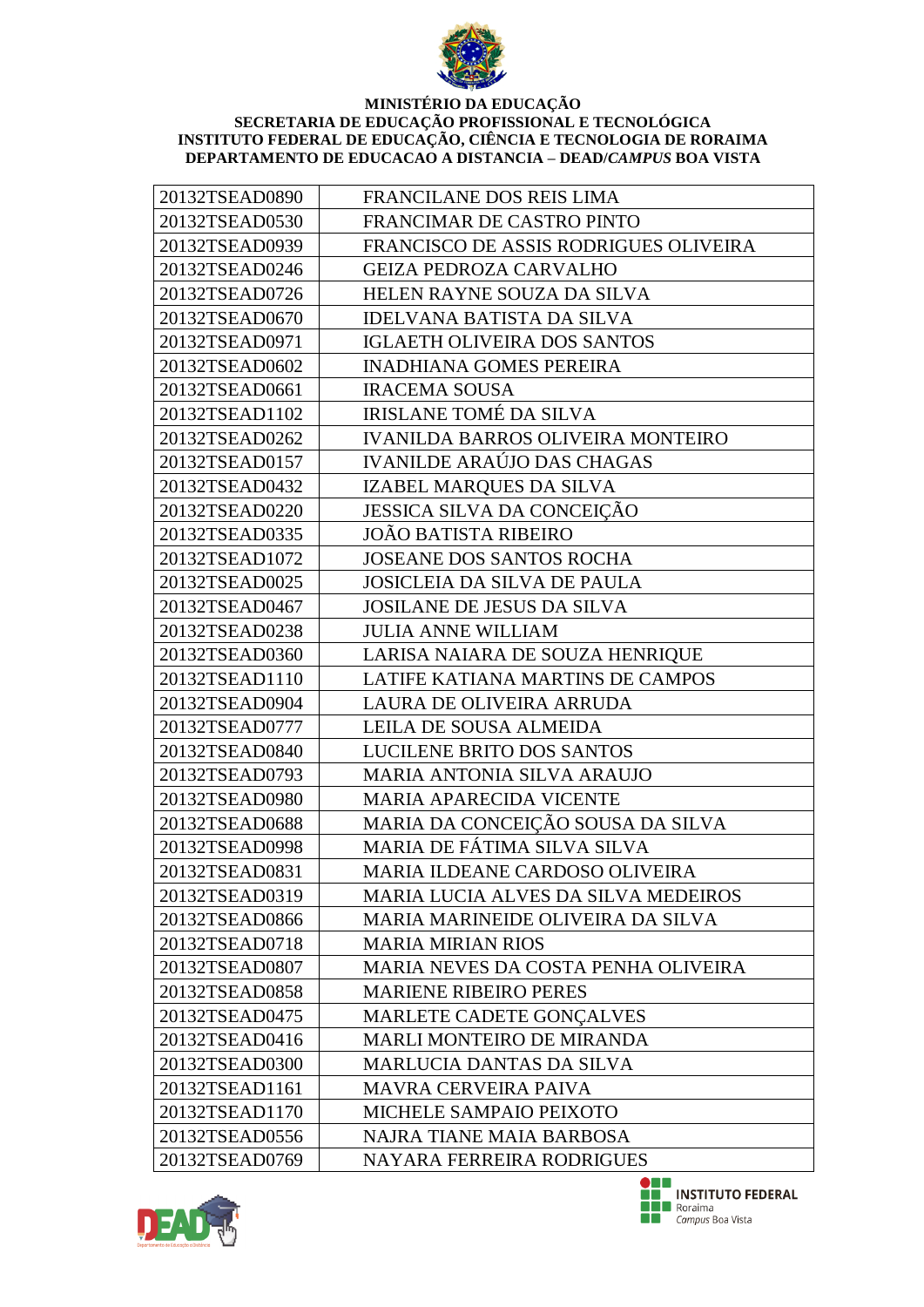

| 20132TSEAD0084 | NOELIA RODRIGUES DA SILVA        |
|----------------|----------------------------------|
| 20132TSEAD1056 | NÚBIA SILVESTRE DE SOUZA         |
| 20132TSEAD1021 | <b>ODILIA DA SILVA ABREU</b>     |
| 20132TSEAD0017 | PATRÍCIA DE SOUZA FEITOSA        |
| 20132TSEAD1200 | RAIMUNDA TEIXEIRA PEREIRA        |
| 20132TSEAD0700 | RAYANE SANTOS DA SILVA           |
| 20132TSEAD1196 | RITA LUCIANA PEREIRA DOS SANTOS  |
| 20132TSEAD1153 | ROSEANE SOARES DE ALMEIDA        |
| 20132TSEAD0610 | ROSINEIDE DOS SANTOS PONTES      |
| 20132TSEAD0505 | SANDRA SAITO CORREA              |
| 20132TSEAD1048 | SANDRA SOARES DA SILVA CHAVES    |
| 20132TSEAD0483 | SHEILA PEREIRA DA SILVA          |
| 20132TSEAD0203 | <b>SIRLENE GOMES</b>             |
| 20132TSEAD0033 | <b>SUZANA DE SOUZA GOMES</b>     |
| 20132TSEAD0173 | <b>TATIANE TEIXEIRA SANTOS</b>   |
| 20132TSEAD0297 | TERESA LIMA DA SILVA SOUSA       |
| 20132TSEAD0491 | <b>VALDECIRIA DA SILVA</b>       |
| 20132TSEAD1137 | VALQUIRIA MARQUES DA SILVA       |
| 20132TSEAD0190 | VANDA DA SILVA FERREIRA          |
| 20132TSEAD0629 | VÂNIA DA SILVA VERAS MONTEIRO    |
| 20132TSEAD1005 | <b>VANUZA DE SOUSA</b>           |
| 20132TSEAD0197 | <b>VANUZA RODRIGUES LIMA</b>     |
| 20132TSEAD0270 | <b>VERONICA ANDRADE DE BRITO</b> |
| 20132TSEAD0823 | WINDYSON DOS SANTOS DA SILVA     |
| 20132TSEAD0303 | WYGNEIA BARBOSA DE ALMEIDA       |

| <b>SECRETARIADO ESCOLAR 2014.2</b> |                                    |
|------------------------------------|------------------------------------|
| <b>Matrícula</b>                   | <b>Nome</b>                        |
| 20142TSEAD0197                     | ANDRESSA SILVA CORRÊA              |
| 20142TSEAD0359                     | <b>AURILANDIA BARROS GONCALVES</b> |
| 20142TSEAD0170                     | CLEIDIANE FRANÇA LIMA              |
| 20142TSEAD0189                     | <b>CLEIDIANE LIMA DOS SANTOS</b>   |
| 20142TSEAD0294                     | DALVA NÉRIA LIMA SILVA             |
| 20142TSEAD0278                     | <b>DANIELE LIMA MARTINS</b>        |
| 20142TSEAD0243                     | DILMA TEIXEIRA ANDRADE TAVARES     |
| 20142TSEAD0219                     | EDILEUSA DOS SANTOS SILVA          |
| 20142TSEAD0235                     | ELISSA MANUELLE SANTANA DA SILVA   |
| 20142TSEAD0332                     | FRANCISCA PEREIRA DA SILVA         |
| 20142TSEAD0022                     | <b>GLEIDE SANTIAGO VIANA</b>       |
| 20142TSEAD0049                     | <b>GLEIDE SOUSA MARTINS</b>        |



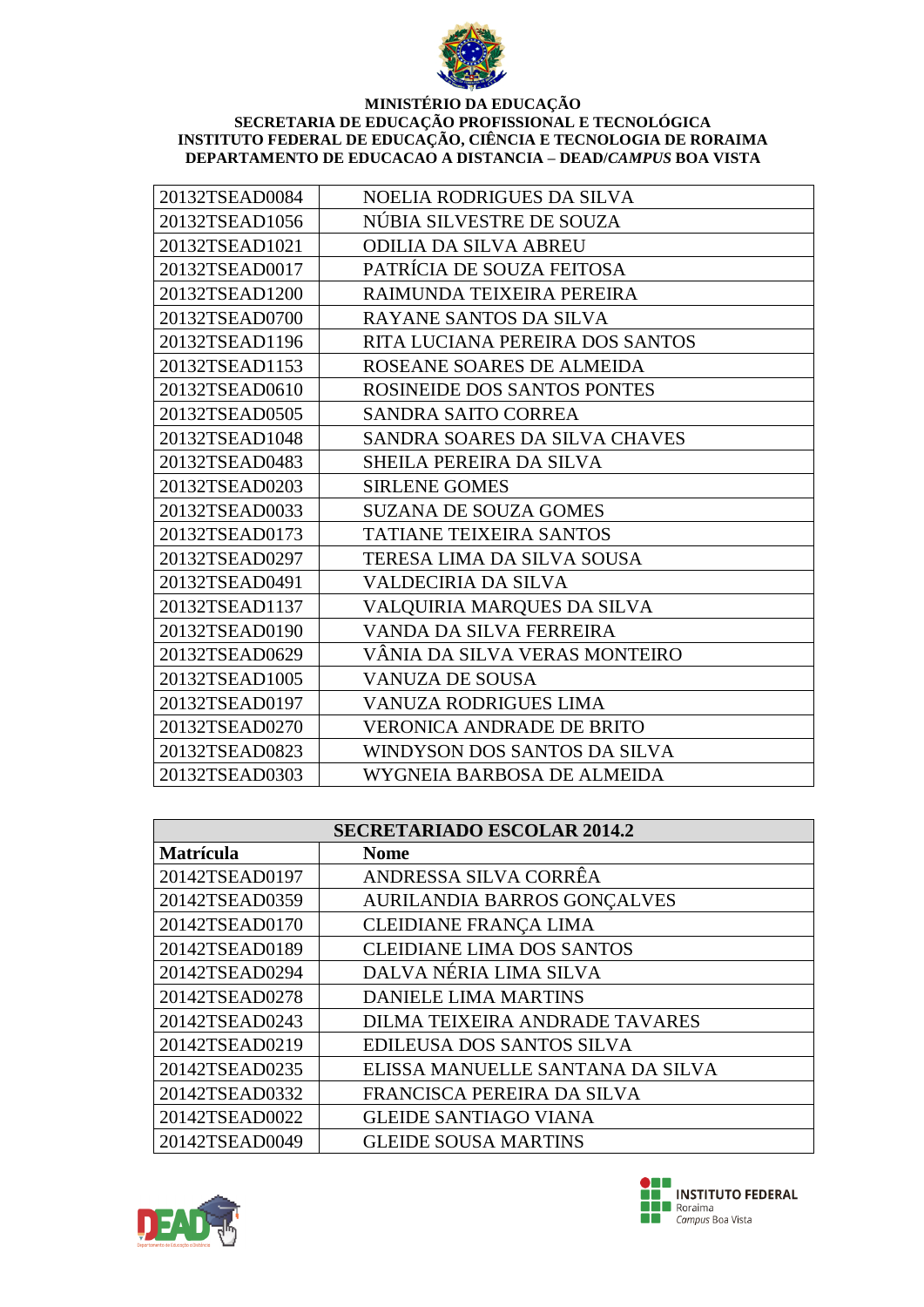

| 20142TSEAD0421 | JANAYRA THAYNNA JAQUEMINOUTH DANTAS |
|----------------|-------------------------------------|
| 20142TSEAD0200 | <b>JÉSSICA BENTES</b>               |
| 20142TSEAD0120 | <b>JOANICE SILVESTRE DE SOUZA</b>   |
| 20142TSEAD0030 | JULIO CESAR TEIXEIRA VIEIRA         |
| 20142TSEAD0081 | LERISLANE MATOS DE SOUZA            |
| 20142TSEAD0316 | LETICIA DE SOUSA MORAIS COSTA       |
| 20142TSEAD0375 | MARIA DA CONCEIÇÃO FREITAS RIBEIRO  |
| 20142TSEAD0405 | MARIA DE LOURDES FERREIRA OLIVEIRA  |
| 20142TSEAD0340 | <b>MARIA LIMA SANTOS COELHO</b>     |
| 20142TSEAD0162 | <b>MARILZA CORREIA DA SILVA</b>     |
| 20142TSEAD0227 | <b>ONICE ALVES DOS SANTOS</b>       |
| 20142TSEAD0430 | PAULO DE SOUZA SALES                |
| 20142TSEAD0308 | RANIERE DE OLIVEIRA CARVALHO        |
| 20142TSEAD0154 | <b>ROSILENE BENTES</b>              |
| 20142TSEAD0367 | SAMARA VERAS ANDRADE OLIVEIRA       |
| 20142TSEAD0103 | SANDRA NASCIMENTO VASCONCELOS       |
| 20142TSEAD0111 | THAIS SILVA MONÇÃO                  |
| 20142TSEAD0146 | <b>VALDENICE LIBÓRIO MARTINS</b>    |

| <b>MULTIMEIOS DIDÁTICOS 2014.2</b> |                                     |
|------------------------------------|-------------------------------------|
| <b>Matrícula</b>                   | <b>Nome</b>                         |
| 20142TMD0055                       | ALESSANDRA ALVES DE SOUZA           |
| 20142TMD0144                       | ANA LEIDE DE LIMA SOUSA             |
| 20142TMD0179                       | ANTONIA ALCINA DIAS DA SILVA        |
| 20142TMD0152                       | <b>ANTONIA SILVA CRUZ</b>           |
| 20142TMD0039                       | <b>CECILIA FATIMA DE AMORIM</b>     |
| 20142TMD0292                       | CLEUDSON SILVA ARAÚJO               |
| 20142TMD0349                       | <b>CRISTIANE THOMÉ MATOS</b>        |
| 20142TMD0098                       | DELCINALVA ALVES DE LIMA            |
| 20142TMD0322                       | <b>DENILTON MARTINS DE OLIVEIRA</b> |
| 20142TMD0063                       | DINA DE SOUZA NASCIMENTO            |
| 20142TMD0276                       | <b>ELIZANGELA GOMES MATOS</b>       |
| 20142TMD0357                       | <b>EMERSON COSTA DE SOUZA</b>       |
| 20142TMD0080                       | HERLANIA RODRIGUES DOUGLAS          |
| 20142TMD0195                       | <b>INOENE ANDRADE PEREIRA</b>       |
| 20142TMD0233                       | <b>IRANIR SOUSA MARTINS</b>         |
| 20142TMD0128                       | <b>JOSINALDO DIAS DA SILVA</b>      |
| 20142TMD0284                       | LUCIANA MATOS DE SOUZA              |
| 20142TMD0373                       | <b>MARIA APARECIDA VICENTE</b>      |
| 20142TMD0136                       | <b>MARIA CILENE VIEIRA SIMON</b>    |



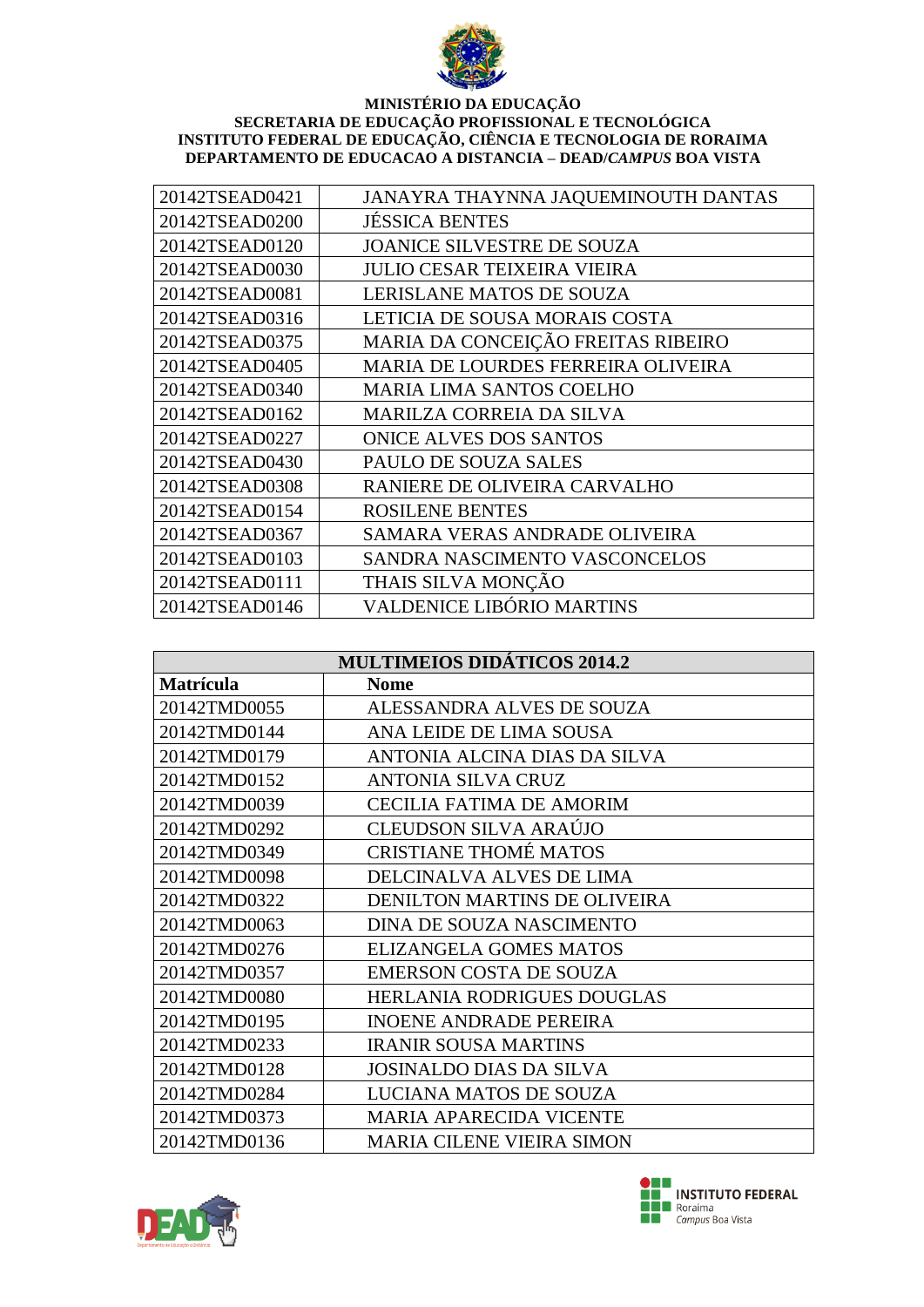

| 20142TMD0330 | <b>MICHELI RAIANE PEREIRA</b>       |
|--------------|-------------------------------------|
| 20142TMD0390 | RAQUEL SILVA LIMA                   |
| 20142TMD0381 | RITA LUCIANA PEREIRA DOS SANTOS     |
| 20142TMD0160 | ROGERIO TORNAGHY CARVALHO           |
| 20142TMD0365 | ROSEANE SOARES DE ALMEIDA           |
| 20142TMD0209 | SANDRA MARIA RODRIGUES LEAL         |
| 20142TMD0110 | SILVANA CUNHA SANTIAGO              |
| 20142TMD0047 | <b>SIMONE SABINO MACEDO</b>         |
| 20142TMD0241 | THIAGO DE SOUZA RIBEIRO             |
| 20142TMD0012 | <b>VIRLANDE DOS PASSOS FERREIRA</b> |

| <b>ALIMENTAÇÃO ESCOLAR 2012.2</b> |                                     |  |
|-----------------------------------|-------------------------------------|--|
| <b>Matrícula</b>                  | <b>Nome</b>                         |  |
| 20122AEEAD0645                    | RITA DE CÁSSIA CUNHA                |  |
| 20122AEEAD0629                    | RITA DE CASSIA DE SOUZA COUTINHO    |  |
| 20122AEEAD0300                    | ROSA MARIA DA SILVA                 |  |
| 20122AEEAD0572                    | SEGINA ANDRADE PICANÇA              |  |
| 20122AEEAD0335                    | <b>SIDILENE DE BRITO NEVES</b>      |  |
| 20122AEEAD0297                    | <b>SILMARA MAIA DE OLIVEIRA</b>     |  |
| 20122AEEAD0548                    | <b>VALDENICE DE SOUZA FREITAS</b>   |  |
| 20122AEEAD0130                    | <b>VALDENICE MOREIRA DOS SANTOS</b> |  |
| 20122AEEAD0700                    | <b>VANUZA CRISTINA MARTINS</b>      |  |
| 20122AEEAD0289                    | <b>VERA CLAUDIA DE SOUZA</b>        |  |
| 20122AEEAD0114                    | <b>VERA NILCE FURTADO LOPES</b>     |  |
| 20122AEEAD0530                    | <b>WALCIRA GUERREIRO BEZERRA</b>    |  |

| <b>ALIMENTAÇÃO ESCOLAR 2013.2</b> |                                   |
|-----------------------------------|-----------------------------------|
| <b>Matrícula</b>                  | <b>Nome</b>                       |
| 20132AEEAD0529                    | <b>ALDENORA PEREIRA RODRIGUES</b> |
| 20132AEEAD0421                    | ALDO JOSE DA SILVA NASCIMENTO     |
| 20132AEEAD0570                    | ALEX RONY DE JESUS CAMPOS         |
| 20132AEEAD0600                    | ANA CLEIA PEREIRA                 |
| 20132AEEAD0448                    | ANA LUCIA PEIXOTO MACUXI          |
| 20132AEEAD0383                    | <b>ARNALDO NERES MORAIS</b>       |
| 20132AEEAD0545                    | <b>CLAUDENILZA CASTELO SOBRAL</b> |
| 20132AEEAD0308                    | DAYANNE DA SILVA MATOS            |
| 20132AEEAD0294                    | DELZILENE MAGALHÃES DE OLIVEIRA   |
| 20132AEEAD0430                    | DIVANILDA CAETANO DA SILVA        |
| 20132AEEAD0340                    | EDILEUSA SILVA LIMA               |
| 20132AEEAD0235                    | EDNA MARIA FERREIRA SILVA         |
| 20132AEEAD0537                    | ELIELMA COSTA CARDOSO             |



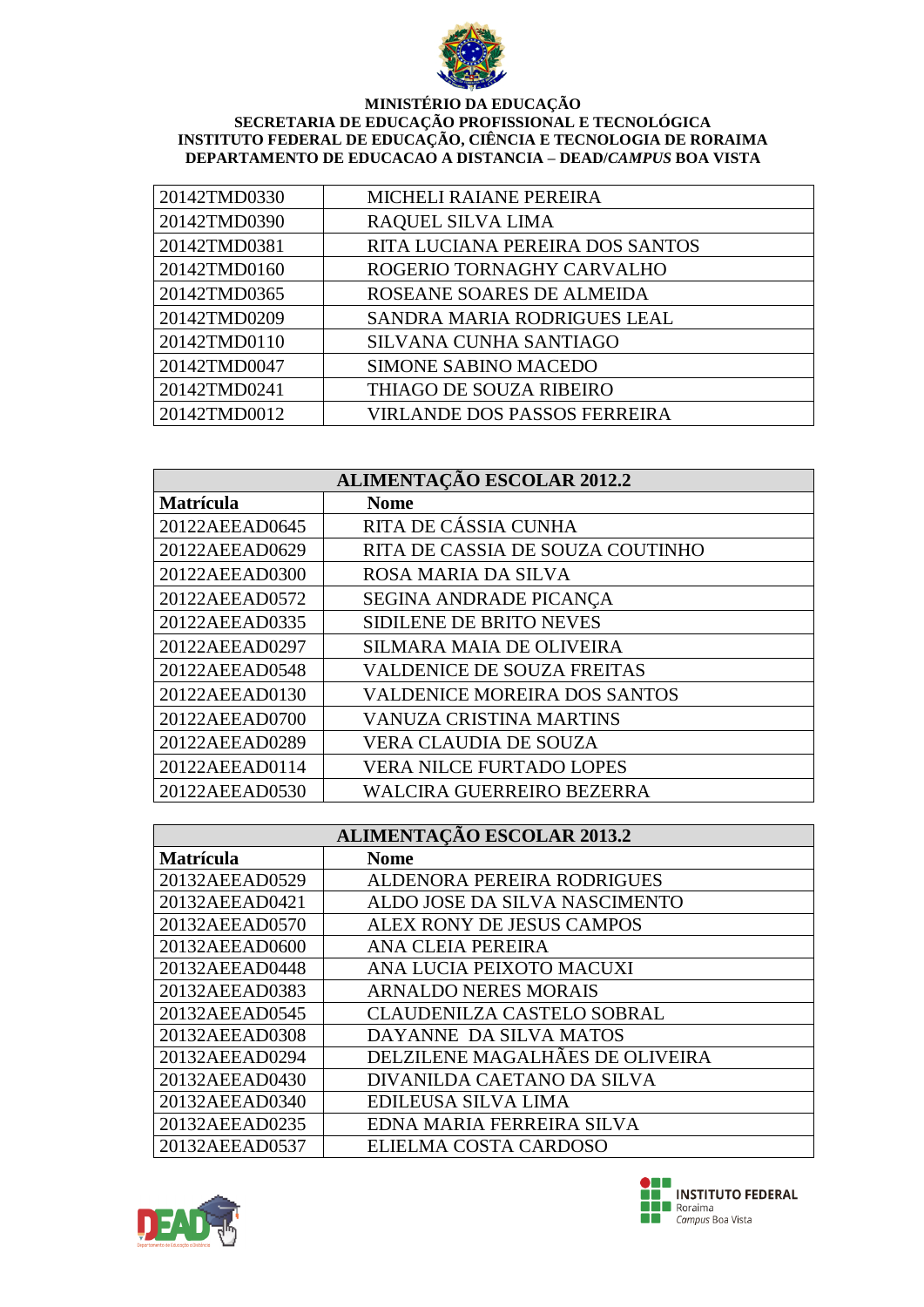

| 20132AEEAD0480 | ELIESIO ALMEIDA SILVA                    |
|----------------|------------------------------------------|
| 20132AEEAD0278 | ELISANGELA LIMA DA ROCHA                 |
| 20132AEEAD0073 | ELIZANDRA FREIRE DE SOUSA                |
| 20132AEEAD0013 | EURISMAR BRITO DOS SANTOS                |
| 20132AEEAD0103 | FRANCINETE COSTA DE SOUSA                |
| 20132AEEAD0081 | FRANCISCA CHAVES SILVA                   |
| 20132AEEAD0596 | FRANCISCA DAS CHAGAS DA SILVA PEREIRA    |
| 20132AEEAD0324 | <b>GEISA GOMES ALVES</b>                 |
| 20132AEEAD0243 | HELENA QUEIROZ DE ALMEIDA                |
| 20132AEEAD0200 | ILNARA TÂNARA AGUIAR DE SOUZA            |
| 20132AEEAD0065 | <b>IVONE ARAGÃO DE SOUZA</b>             |
| 20132AEEAD0561 | <b>JURANILDES RODRIGUES</b>              |
| 20132AEEAD0464 | KELLE SIMONE DE JESUS CAMPOS             |
| 20132AEEAD0375 | LEONICE COELHO DE ARAÚJO                 |
| 20132AEEAD0553 | LORENA CINTIA BENAION FLORENCIO          |
| 20132AEEAD0030 | LUANA CASSIA DE SOUZA COUTINHO           |
| 20132AEEAD0510 | <b>LURDES SCHILLREFF</b>                 |
| 20132AEEAD0120 | MARIA ATAUALBA DE ARAÚJO LIMA            |
| 20132AEEAD0090 | MARIA DA CONCEIÇÃO QUEIROZ DE ALMEIDA    |
| 20132AEEAD0502 | MARIA DE FÁTIMA SOUZA DA SILVA           |
| 20132AEEAD0286 | <b>MARIA DE SOUZA FELIX</b>              |
| 20132AEEAD0316 | <b>MARIA DILMA DE JESUS SILVA</b>        |
| 20132AEEAD0111 | MARIA DO SOCORRO ARAUJO SANTOS           |
| 20132AEEAD0367 | MARIA DO SOCORRO CRUZ MELO               |
| 20132AEEAD0332 | <b>MARIA GRACIELA PERES PEIXOTO</b>      |
| 20132AEEAD0138 | MARIA TEREZINHA BORGES OLIVEIRA          |
| 20132AEEAD0146 | <b>MARILYN DE JESUS ROCHA DOS SANTOS</b> |
| 20132AEEAD0405 | <b>MARINETE SOUSA REZENDE</b>            |
| 20132AEEAD0227 | MEIRE SILVA REBOUÇAS                     |
| 20132AEEAD0359 | <b>MEQUIAS BATISTA FELEOL</b>            |
| 20132AEEAD0057 | MERCIA FERNANDES NASCIMENTO              |
| 20132AEEAD0162 | NILMARA SOARES DA CRUZ                   |
| 20132AEEAD0472 | ONESIA DA SILVA OLIVEIRA                 |
| 20132AEEAD0170 | PEDROLINA ROSA BARTOLINA DOS ANJOS       |
| 20132AEEAD0049 | POLYANNA POLYARA LIMA LINHARES           |
| 20132AEEAD0456 | <b>RITA DOS SANTOS</b>                   |
| 20132AEEAD0022 | ROSANGELA LIMA ROCHA                     |
| 20132AEEAD0026 | ROSANGELA VASCONCELOS DE OLIVEIRA        |
| 20132AEEAD0014 | ROSARIO DE FATIMA SÁ RODRIGUES           |
| 20132AEEAD0413 | ROSELY DA SILVA THOMAZ                   |
| 20132AEEAD0588 | SONIA RODRIGUES OLIVEIRA                 |
| 20132AEEAD0154 | <b>SUMARA FABIANA BARROS GOES</b>        |
| 20132AEEAD0260 | <b>VALDIRENE BARBOSA AMBROSIO</b>        |
| 20132AEEAD0251 | VALMIRA SILVA SOUZA                      |